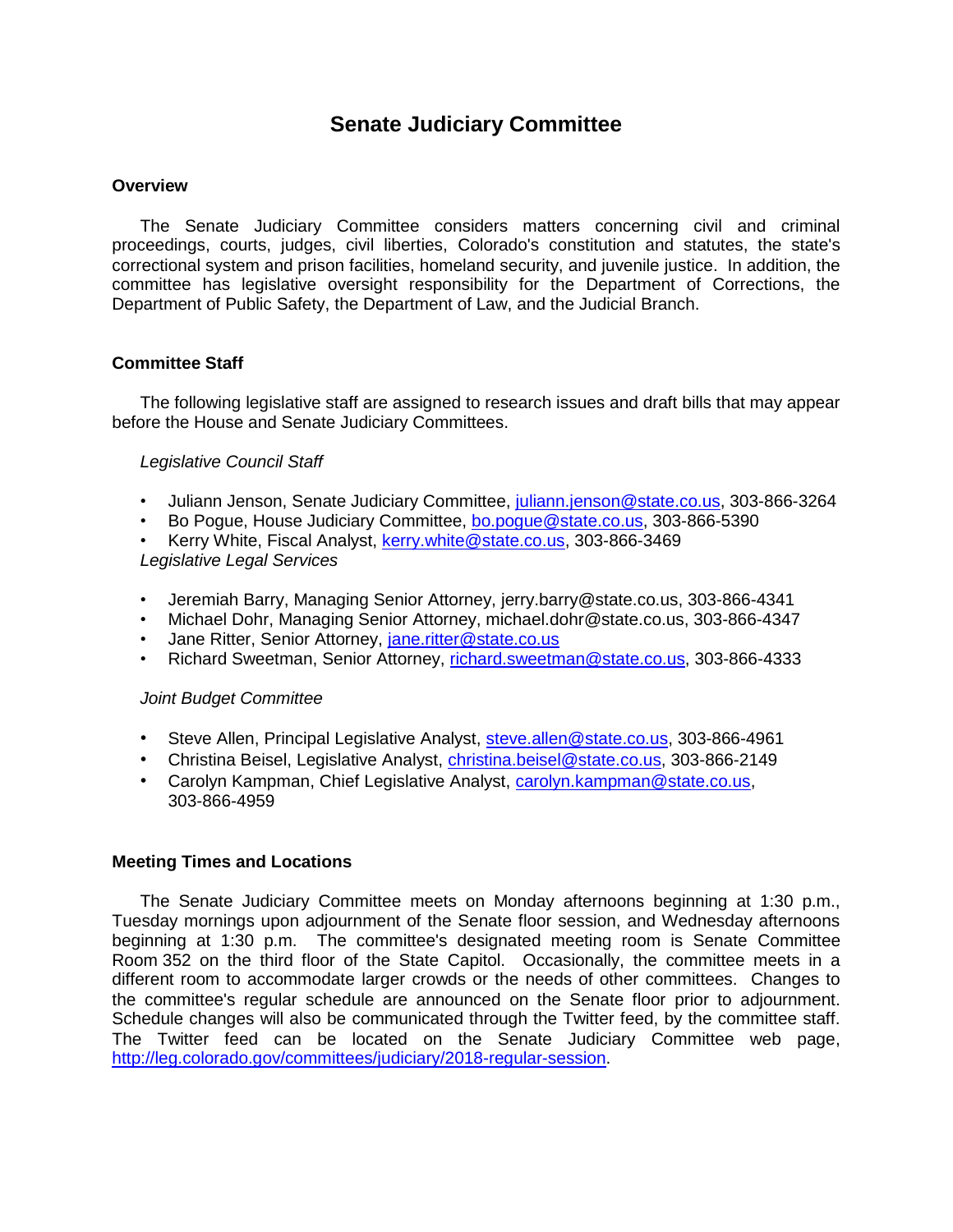#### **Committee Web Page**

Websites for each committee of reference are maintained by Legislative Council. The Senate Judiciary Committee's web page is available at [http://leg.colorado.gov/committees/judiciary/2018-regular-session.](http://leg.colorado.gov/committees/judiciary/2018-regular-session) The site provides a variety of committee information including links to bills, meeting summaries, agency reports, summaries of major legislation, staff memoranda, and other publications.

### **Remote Testimony**

House Bill 14-1303 authorized the Executive Committee of the Legislative Council to establish policies allowing legislative committees to take testimony at one or more sites around the state. The Executive Committee selected five sites to host remote testimony: Colorado Mesa University in Grand Junction, Otero Junior College in La Junta, Fort Lewis College in Durango, Trinidad Junior College in Trinidad, and Adams State University in Alamosa. Under guidelines adopted by the Executive Committee, the House and Senate are each allotted 500 hours of remote testimony and each caucus in each house has been allotted 250 hours for remote testimony. The leadership of each caucus (President/Speaker/Minority Leader) will determine which bills will be available for remote testimony. Members may request remote testimony on a bill by submitting a completed request form to the caucus leadership at least 3 days prior to the committee hearing. If the request is approved, committee staff will assist the chair and bill sponsor(s) to set up the remote testimony and to ensure that hearing complies with other Legislative Council requirements including calendaring deadlines and accounting for hours of remote testimony.

# **Joint Meetings with House Judiciary Committee**

*SMART Government Act Hearings.* The SMART Government Act requires the House and Senate Judiciary committees to hold annual hearings with the Judicial Department, the Department of Corrections, the Department of Law, the Department of Public Safety, the Office of the Alternate Defense Counsel, the Office of the Child's Representative, and the Office of the State Public Defender. At the hearings, the departments must present their annual performance plan, regulatory agenda, and requested budget. The Colorado Commission on Criminal and Juvenile Justice must brief the committee at the hearings, but is not required to comply with other SMART Act provisions. The Judiciary committees held their SMART Act hearings on December 19, 2017, and January 8, 2018.

**Joint oversight hearings.** Joint Rule 25 of the House and Senate requires the committee to stay advised of the activities, functions, problems, new developments, and budgets of the departments and agencies that are within the committee's jurisdiction. Prior to the 30<sup>th</sup> legislative day, the Joint Budget Committee (JBC) is required to be available to explain any JBC responses or recommendations concerning the budget request for these departments and agencies. This joint hearing is scheduled for January 30, upon adjournment, in Room 271.

*Sex Offender Management Board*. During the legislative session, the House and Senate Judiciary Committees are required to meet to hear a presentation from the Sex Offender Management Board, and may meet jointly to hear other matters. The shared meeting time for both committees is Tuesday mornings upon adjournment of the floor proceedings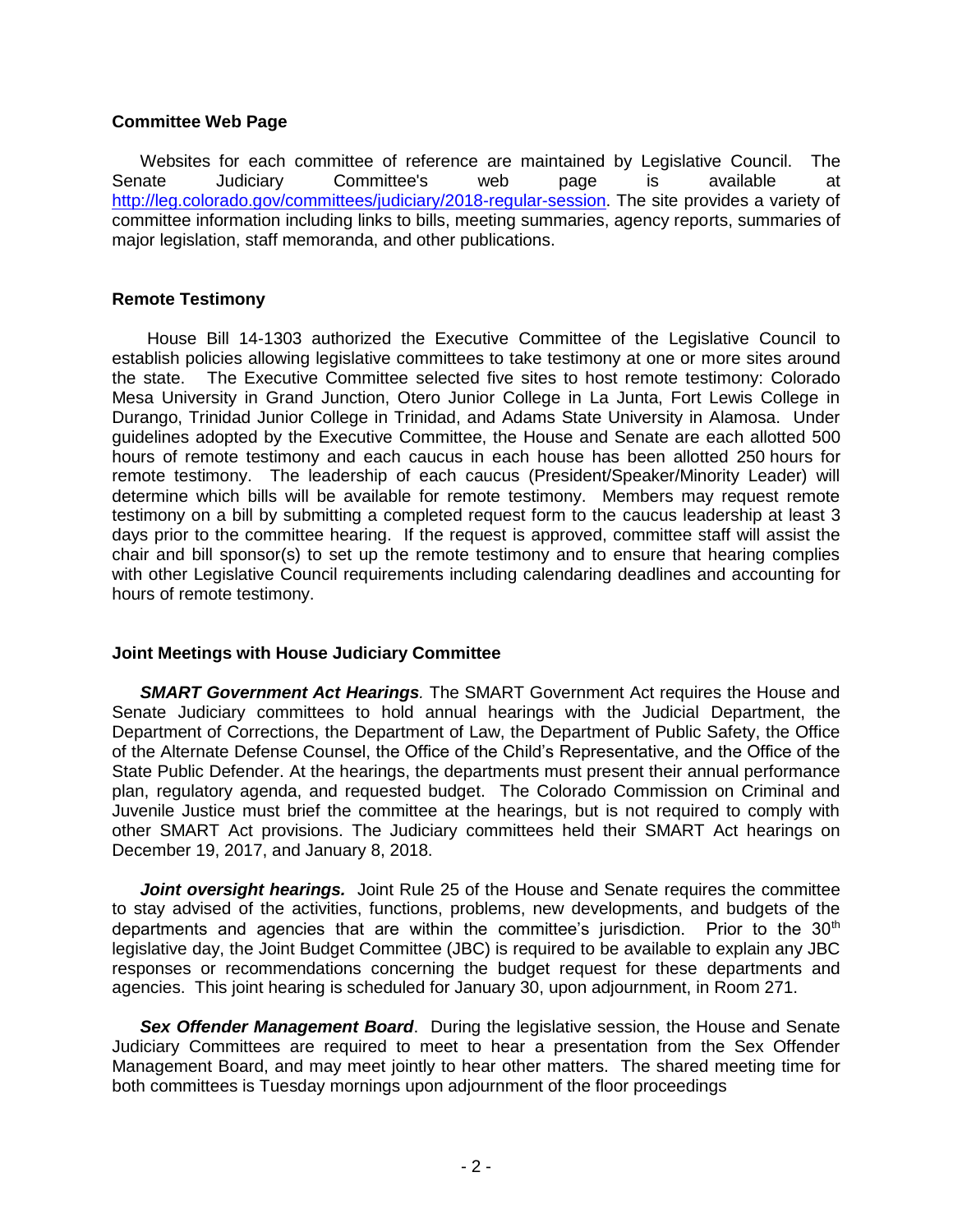# **Stakeholders**

The following entities are stakeholders that regularly appear before the General Assembly regarding criminal law and procedure, civil law, courts, and corrections issues.

- *Alternate Defense Counsel.* The Alternate Defense Counsel represents court appointed indigent criminal defendants when the State Public Defender's Office declares a conflict of interest.
- *Colorado Association of Chiefs of Police.* The Colorado Association of Chiefs of Police represents the interests of Colorado's police chiefs at the General Assembly.
- *Colorado Bar Association (CBA).* The CBA is an organization of attorneys licensed to practice in Colorado. It is a voluntary membership organization that is not affiliated with licensing or regulating Colorado attorneys. Representatives of specific sections of the CBA also appear before the committee.
- *Colorado Criminal Defense Bar.* The Colorado Criminal Defense Bar is a private, statewide organization of criminal defense attorneys.
- *Colorado District Attorneys' Council (CDAC).* The CDAC is a private organization that advocates on behalf of Colorado's 22 district attorneys. Representatives of individual district attorney's offices also frequently appear before the committee.
- *Colorado State Patrol (CSP).* The CSP is the statewide law enforcement agency in Colorado. It is a division of the Department of Public Safety.
- *Commission on Criminal and Juvenile Justice (CCJJ).* The CCJJ is housed in the Department of Public Safety to perform evidence-based analysis of the criminal justice system in Colorado. The CCJJ is comprised of experts in criminal justice, corrections, mental health, drug abuse, victims' rights, higher education, juvenile justice, local government, and other pertinent disciplines. The CCJJ is charged with making recommendations concerning policies and practices in the criminal and juvenile justice systems.
- *County Sheriffs of Colorado.* The County Sheriffs of Colorado is an association of sheriffs that, among other services, represents sheriffs' interests at the General Assembly. Representatives of individual sheriff's offices also frequently appear before the committee.
- *Department of Corrections (DOC).* The DOC manages correctional facilities controlled by the state, operates programs for offenders, supervises offenders placed in community corrections and on parole, and operates the Youthful Offender System (YOS).
- *Department of Law (commonly known as the Attorney General's Office).* The Department of Law has primary authority for enforcement of consumer protection and antitrust laws, prosecution of criminal appeals and some complex white-collar crimes, the Statewide Grand Jury, training and certification of peace officers, and certain natural resource and environmental matters. The department also represents the state in certain circumstances. The Attorney General is elected by a statewide vote.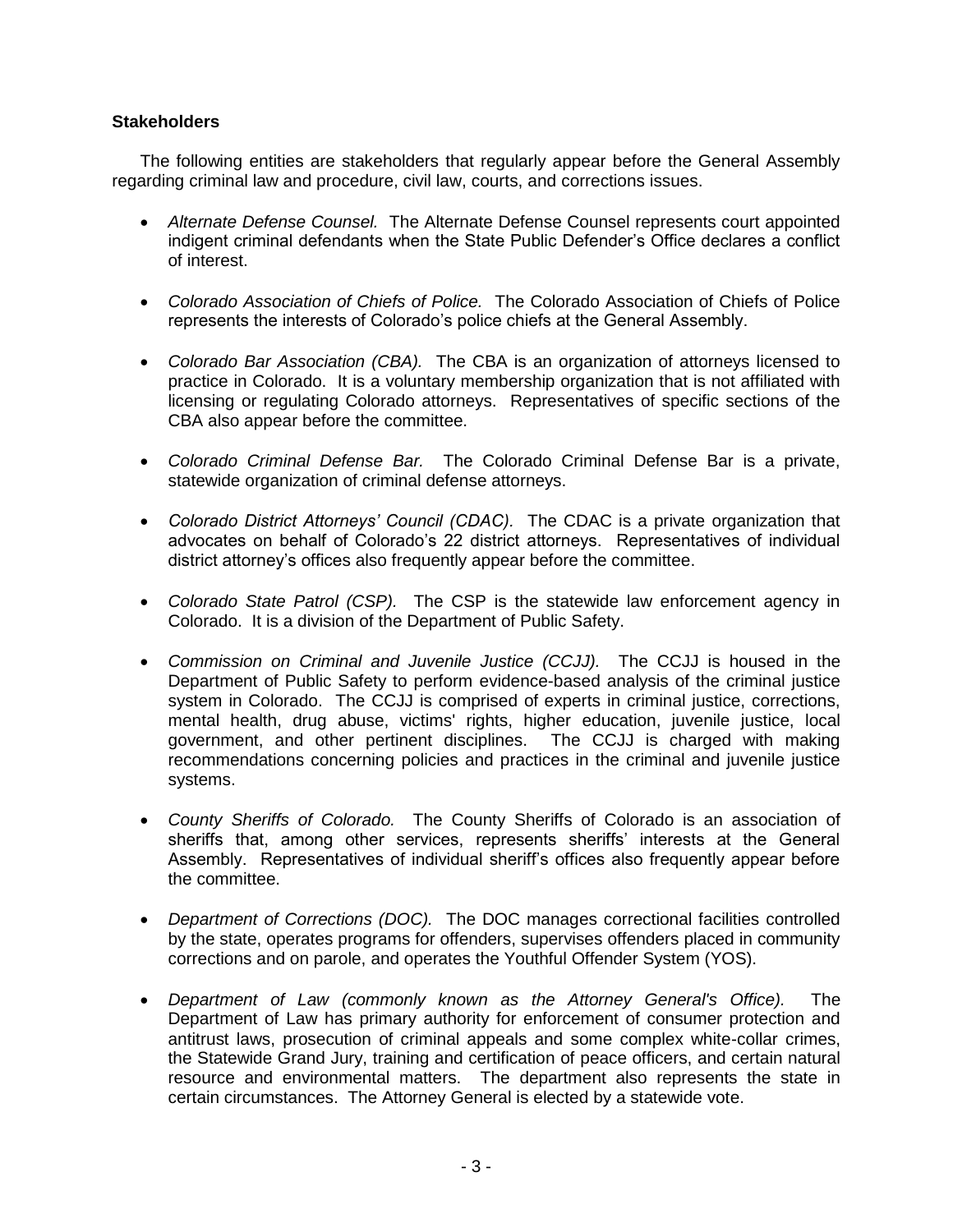- *Department of Public Safety.* The Department of Public Safety is responsible for maintaining, promoting, and enhancing public safety through law enforcement, criminal investigations, fire and crime prevention, emergency management, recidivism reduction, and victim advocacy. The department consists of six divisions: the Executive Director's Office, Colorado State Patrol (CSP, explained above), Division of Fire Prevention and Control, Division of Criminal Justice, Colorado Bureau of Investigation (CBI), and Division of Homeland Security and Emergency Management.
- *Judicial Department.* Also referred to as the Judicial Branch, the Judicial Department interprets and administers the law, resolves disputes, and supervises adult and juvenile offenders on probation. The Chief Justice of the Supreme Court is the executive head of the Judicial Department.
	- $\circ$  The state court system is comprised primarily of four courts: Colorado Supreme Court and Court of Appeals generally serve as appellate courts, and district courts and county courts serve as trial courts. Municipal courts and Denver County courts are not a part of the state court system.
	- o The Judicial Department includes the following six independent agencies:
		- *Independent Ethics Commission*, which hears complaints, issues findings, assesses penalties, and issues advisory opinions on ethics-related matters concerning public officers, state legislators, local government officials, or government employees;
		- *Office of Alternate Defense Counsel*, which represents court appointed indigent criminal defendants when the State Public Defender's Office declares a conflict of interest;
		- *Office of the Child's Representative (OCR)*, which provides guardians ad litem, attorney child and family investigators, and child's representatives appointed on behalf of minors/children (under age 18);
		- *Office of the Child Protection Ombudsman*, which serves as an independent and neutral organization to investigate complaints and grievances about child protection services, make recommendations about system improvements, and serve as a resource for persons involved in the child welfare system;
		- *Office of the Respondent Parents' Counsel*, which oversees the provision of legal representation for indigent parents or guardians who are involved in dependency and neglect proceedings; and
		- *Office of the State Public Defender*, which represents indigent persons in criminal and juvenile delinquency cases. Under both the United States and Colorado Constitutions, as well as state law, defendants and respondents in various criminal, delinquency, juvenile, and other matters are to be afforded due process in the courts, including the right to competent legal representation regardless of their financial ability.
- *Victim advocacy and support organizations.* These organizations advocate at the legislature on behalf of victims' rights concerning criminal actions against persons. Examples of organizations include the Colorado Coalition Against Sexual Assault (CCASA) and the Colorado Organization for Victim Assistance (COVA).
- *Uniform State Law Commission.* The Uniform Law Commission drafts uniform laws for the states to consider and enact, so that laws are consistent across jurisdictions. The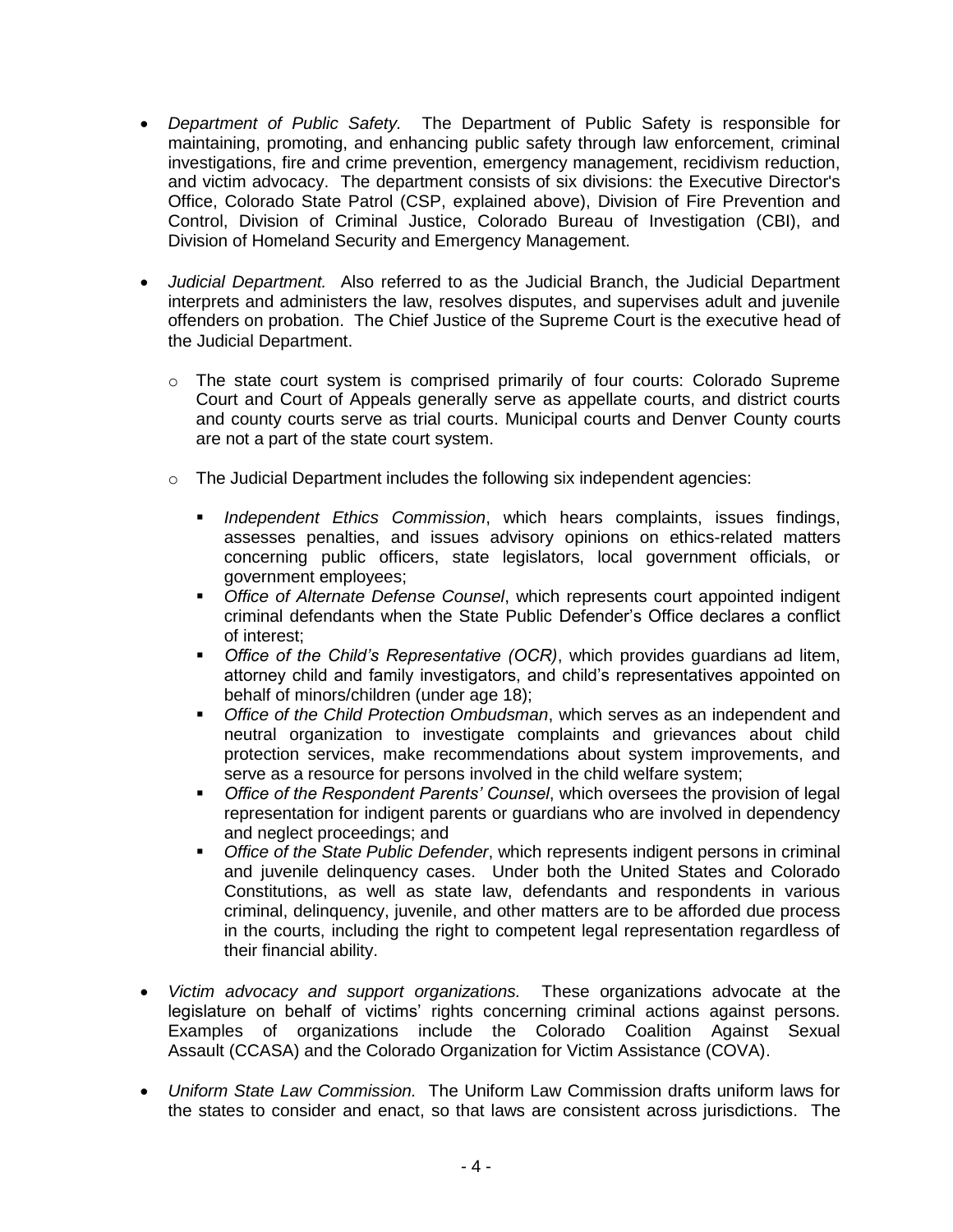Colorado Commission on Uniform State Laws considers uniform acts and recommends legislation to the General Assembly.

#### **Glossary of Frequently Used Terms**

**Adjudicated**: Juveniles are not found guilty; they are adjudicated to have committed a delinquent act.

**Asset forfeiture**: A civil action undertaken in combination with a criminal prosecution in Colorado. Generally, Colorado law requires a conviction prior to a forfeiture judgment by the court.

**Bail**: The pretrial release from jail, usually accompanied by conditions of release: rules you must follow as you await the conclusion of your case. Conditions of release might include abstinence from illegal drugs and alcohol, substance abuse testing and treatment, no weapons, an ankle monitor, and regular reporting to a pretrial services program.

**Bond**: The amount of cash or assets a criminal defendant must provide the court to be released from jail. Bond is returned if the defendant continues to appear as required until the case is finished, and may be forfeited if the defendant does not.

**Civil Lawsuit**: A lawsuit where one party attempts to hold another party liable for a wrongdoing. This is not a criminal lawsuit brought by a prosecutor, but instead by a person or group of persons (including an entity, such as a corporation). The same behavior or action may give rise to both a civil lawsuit and a criminal case.

**Colorado Court of Appeals (COA)**: The COA hears cases when either a plaintiff or a defendant believes that the trial court made errors in the conduct of the trial. The COA also reviews decisions of several state administrative agencies.

**Colorado Supreme Court**: The Supreme Court hears appeals, but only when it considers the cases to have great significance. The Supreme Court may also answer legal questions from the General Assembly regarding proposed laws. The Supreme Court is also responsible for overseeing the regulation of attorneys and the practice of law, and for reviewing judges standing for retention during elections.

**Community Corrections**: a halfway house. Offenders live there under supervision but go out unsupervised for work or other approved reasons.

**Conservators**: Persons who manage the property of protected persons, compared to guardians, who are charged with the care of individuals. An individual may require both a guardian and a conservator, and one person may be appointed to serve in both roles.

**County Courts**: County courts are courts of limited jurisdiction (compared to district courts' general jurisdiction, explained below), handling civil cases under \$15,000, misdemeanors, civil and criminal traffic infractions, felony complaints, protection orders, and small claims.

**County Sheriff**: The chief law enforcement officer of the unincorporated areas of a county who is responsible for maintaining the peace and enforcing the criminal laws of the state. Counties are responsible for law enforcement, which includes providing jail facilities through the sheriff. County sheriffs are elected for four-year terms, and are subject to review by voters at the end of each term.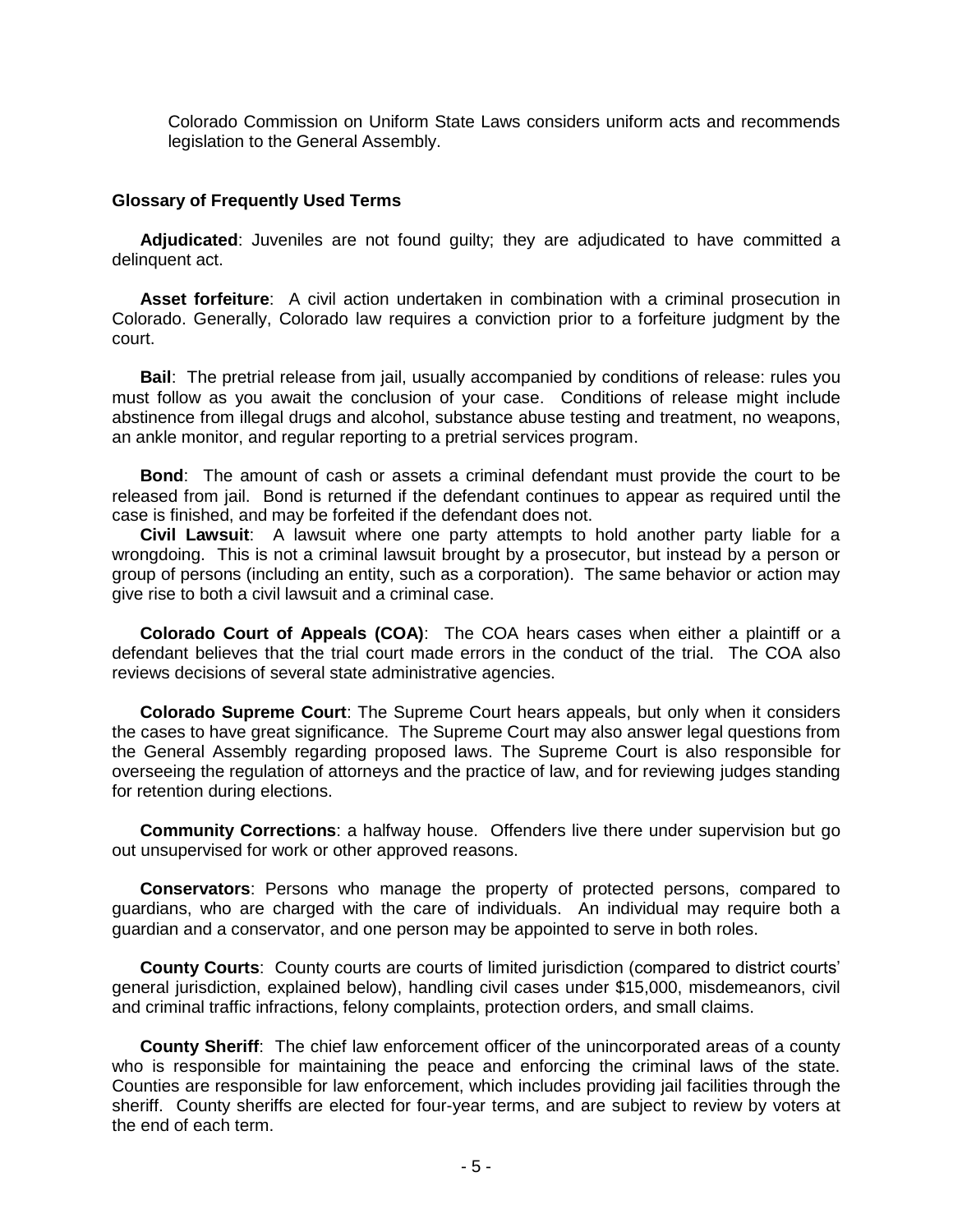**Criminal Case**: A case where a defendant is accused of committing a crime that is prosecuted by the state, usually a district attorney's office. The same behavior or action may give rise to both a civil lawsuit and a criminal case.

**Criminal justice system**: The justice system for adults, *i.e.*, those age 18 and up, compared to the juvenile justice system, which is for children.

**Delinquent act**: violation of a state statute by a juvenile.

**District Courts**: District courts are courts of general jurisdiction (compared to county courts' limited jurisdiction, explained above), handling felony criminal cases, large civil cases, probate and domestic matters, and cases for and against the government, as well as juvenile and mental health cases. District Courts include water courts – one in each of the seven major river basins in Colorado – which have exclusive jurisdiction over cases concerning water matters.

**Direct file**: A district attorney can directly file charges in adult court (*i.e.*, in district court) against a 16 or 17-year-old who is alleged to have committed a class 1 felony, a class 2 felony, one of several specified types of sexual assault, or a felony that is a crime of violence or one of several additional types of sexual assault. The juvenile can challenge the decision to directly file in adult court and ask the adult court judge to decide, after a hearing, whether the case should be sent to juvenile court. If the case does not meet the direct-file requirements, a district attorney who wants to try the case in adult court must petition the juvenile court to transfer the case to adult court.

**Diversion**: A program that diverts defendants from the normal justice process. It may involve sanctions similar to probation. If an offender completes the program successfully, charges are usually dismissed or a guilty plea is set aside, resulting in a much smaller criminal record; however, if the offender fails, prosecution will likely resume.

**Fiduciary**: A person responsible for the property of another. The term includes an executor, administrator, successor personal representative, special administrator, and trustee, or a person performing substantially the same function.

**Firearm**: Colorado law defines a firearm as "any handgun, automatic, revolver, pistol, rifle, shotgun, or other instrument or device capable or intended to be capable of discharging bullets, cartridges, or other explosive charges."

**Guardians**: Persons who are charged with the care of individuals, called wards, compared to conservators, who manage the property of protected persons. An individual may require both a guardian and a conservator, and one person may be appointed to serve in both roles.

**Jails**: Jails are operated by county sheriffs at county expense for confinement of defendants awaiting trial and for incarceration of those convicted of lesser crimes.

**Judicial districts**: There are 22 judicial districts in Colorado, each headed by an elected district attorney. The state pays 80% of the base salary of the elected district attorney, but other district attorney office salaries and operating expenses are paid by the counties that make up the judicial district.

**Juvenile justice system**: The justice system for children, *i.e.*, those under age 18, compared to the criminal justice system, which is for adults.